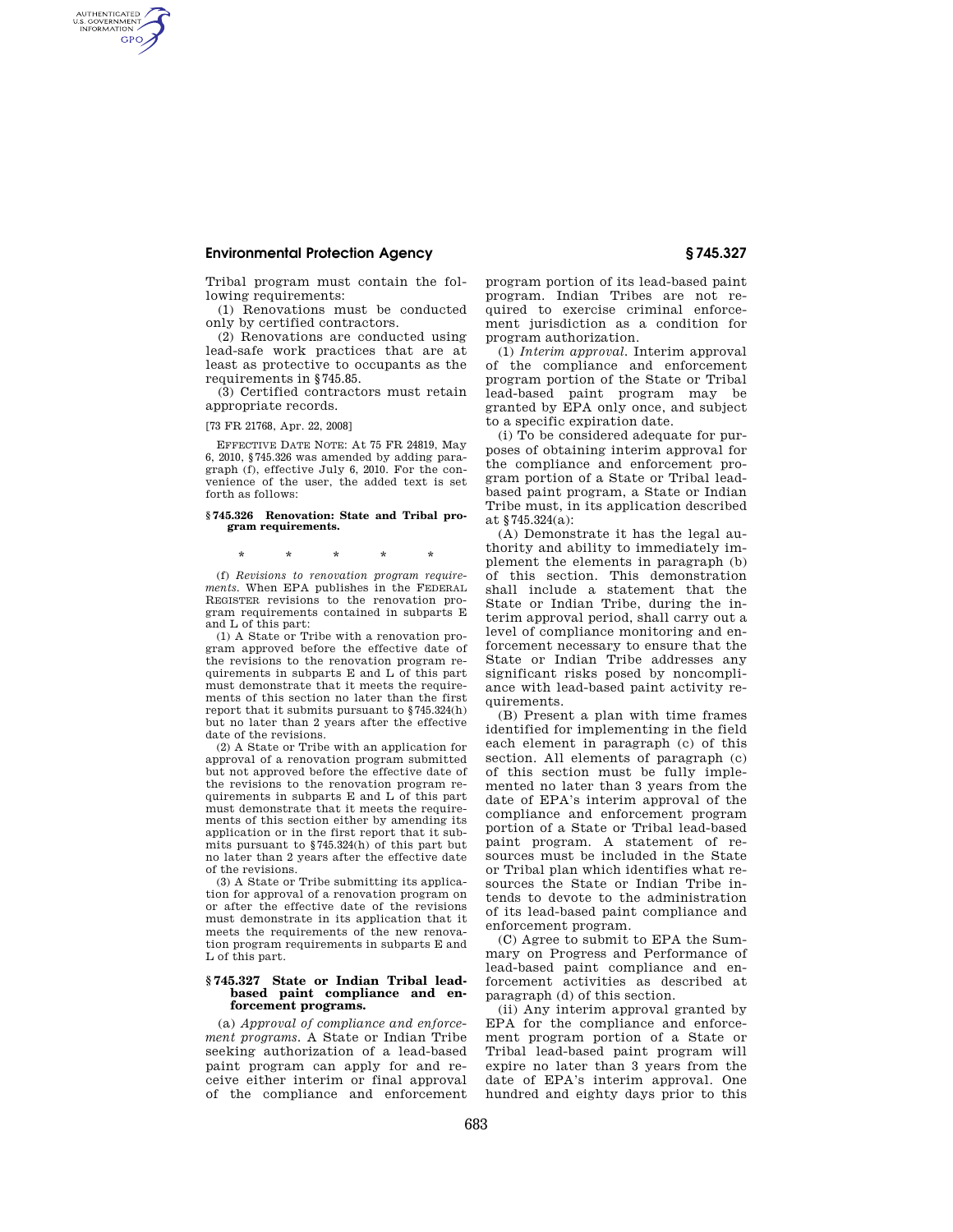# **§ 745.327 40 CFR Ch. I (7–1–10 Edition)**

expiration date, a State or Indian Tribe shall apply to EPA for final approval of the compliance and enforcement program portion of a State or Tribal leadbased paint program. Final approval shall be given to any State or Indian Tribe which has in place all of the elements of paragraphs (b), (c), and (d) of this section. If a State or Indian Tribe does not receive final approval for the compliance and enforcement program portion of a State or Tribal lead-based paint program by the date 3 years after the date of EPA's interim approval, the Administrator shall, by such date, initiate the process to withdraw the State or Indian Tribe's authorization pursuant to §745.324(i).

(2) *Final approval.* Final approval of the compliance and enforcement program portion of a State or Tribal leadbased paint program can be granted by EPA either through the application process described at §745.324(a), or, for States or Indian Tribes which previously received interim approval as described in paragraph (a)(1) of this section, through a separate application addressing only the compliance and enforcement program portion of a State or Tribal lead-based paint program.

(i) For the compliance and enforcement program to be considered adequate for final approval through the application described at §745.324(a), a State or Indian Tribe must, in its application:

(A) Demonstrate it has the legal authority and ability to immediately implement the elements in paragraphs (b) and (c) of this section.

(B) Submit a statement of resources which identifies what resources the State or Indian Tribe intends to devote to the administration of its lead-based paint compliance and enforcement program.

(C) Agree to submit to EPA the Summary on Progress and Performance of lead-based paint compliance and enforcement activities as described at paragraph (d) of this section.

(ii) For States or Indian Tribes which previously received interim approval as described in paragraph  $(a)(1)$  of this section, in order for the State or Tribal compliance and enforcement program to be considered adequate for final approval through a separate application

addressing only the compliance and enforcement program portion of a State or Tribal lead-based paint program, a State or Indian Tribe must, in its application:

(A) Demonstrate that it has the legal authority and ability to immediately implement the elements in paragraphs (b) and (c) of this section.

(B) Submit a statement which identifies the resources the State or Indian Tribe intends to devote to the administration of its lead-based paint compliance and enforcement program.

(C) Agree to submit to EPA the Summary on Progress and Performance of lead-based paint compliance and enforcement activities as described at paragraph (d) of this section.

(D) To the extent not previously submitted through the application described at §745.324(a), submit copies of all applicable State or Tribal statutes, regulations, standards, and other material that provide the State or Indian Tribe with authority to administer and enforce the lead-based paint compliance and enforcement program, and copies of the policies, certifications, plans, reports, and any other documents that demonstrate that the program meets the requirements established in paragraphs (b) and (c) of this section.

(b) *Standards, regulations, and authority.* The standards, regulations, and authority described in paragraphs (b)(1) through (b)(4) of this section are part of the required elements for the compliance and enforcement portion of a State or Tribal lead-based paint program.

(1) *Lead-based paint activities and requirements.* State or Tribal lead-based paint compliance and enforcement programs will be considered adequate if the State or Indian Tribe demonstrates, in its application at §745.324(a), that it has established a lead-based paint program containing the following requirements:

(i) Accreditation of training programs as described at §745.325(b).

(ii) Certification of individuals engaged in lead-based paint activities as described at  $$745.325(c)$ .

(iii) Standards for the conduct of lead-based paint activities as described at §745.325(d); and, as appropriate,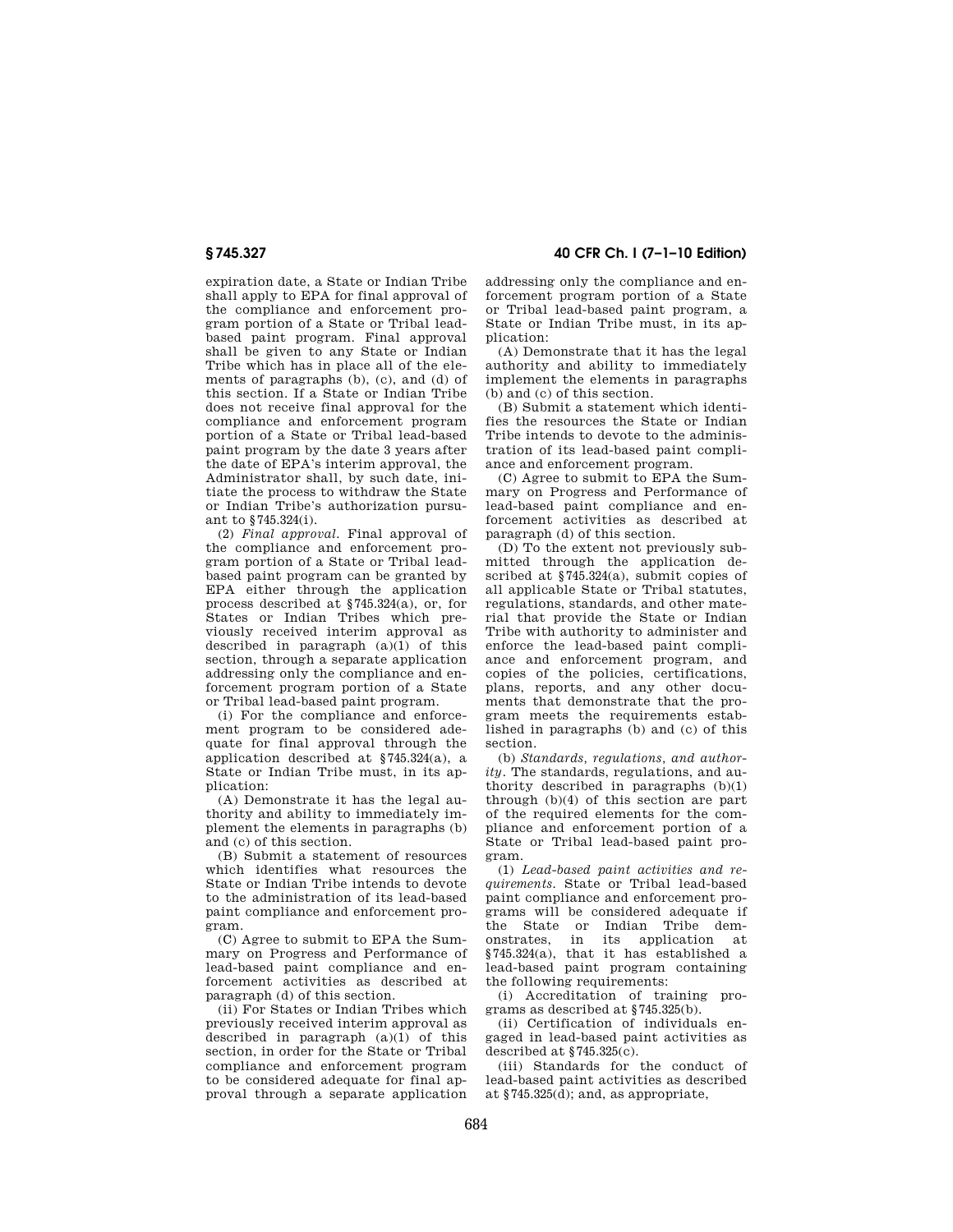# **Environmental Protection Agency § 745.327**

(iv) Requirements that regulate the conduct of renovation activities as described at §745.326.

(2) *Authority to enter.* State or Tribal officials must be able to enter, through consent, warrant, or other authority, premises or facilities where lead-based paint activities violations may occur for purposes of conducting inspections.

(i) State or Tribal officials must be able to enter premises or facilities where those engaged in training for lead-based paint activities conduct business.

(ii) For the purposes of enforcing a renovation program, State or Tribal officials must be able to enter a firm's place of business or work site.

(iii) State or Tribal officials must have authority to take samples and review records as part of the lead-based paint activities inspection process.

(3) *Flexible remedies.* A State or Tribal lead-based paint compliance and enforcement program must provide for a diverse and flexible array of enforcement remedies. At a minimum, the remedies that must be reflected in an enforcement response policy must include the following:

(i) Warning letters, Notices of Noncompliance, Notices of Violation, or the equivalent;

(ii) Administrative or civil actions, including penalty authority (e.g., accreditation or certification suspension, revocation, or modification); and

(iii) Authority to apply criminal sanctions or other criminal authority using existing State or Tribal laws, as applicable.

(4) *Adequate resources.* An application must include a statement that identifies the resources that will be devoted by the State or Indian Tribe to the administration of the State or Tribal lead-based paint compliance and enforcement program. This statement must address fiscal and personnel resources that will be devoted to the program.

(c) *Performance elements.* The performance elements described in paragraphs  $(c)(1)$  through  $(c)(7)$  of this section are part of the required elements for the compliance and enforcement program portion of a State or Tribal lead-based paint program.

(1) *Training.* A State or Tribal leadbased paint compliance and enforcement program must implement a process for training enforcement and inspection personnel and ensure that enforcement personnel and inspectors are well trained. Enforcement personnel must understand case development procedures and the maintenance of proper case files. Inspectors must successfully demonstrate knowledge of the requirements of the particular discipline (e.g., abatement supervisor, and/or abatement worker, and/or lead-based paint inspector, and/or risk assessor, and/or project designer) for which they have compliance monitoring and enforcement responsibilities. Inspectors must also be trained in violation discovery, methods of obtaining consent, evidence gathering, preservation of evidence and chain-of-custody, and sampling procedures. A State or Tribal lead-based paint compliance and enforcement program must also implement a process for the continuing education of enforcement and inspection personnel.

(2) *Compliance assistance.* A State or Tribal lead-based paint compliance and enforcement program must provide compliance assistance to the public and the regulated community to facilitate awareness and understanding of and compliance with State or Tribal requirements governing the conduct of lead-based paint activities. The type and nature of this assistance can be defined by the State or Indian Tribe to achieve this goal.

(3) *Sampling techniques.* A State or Tribal lead-based paint compliance and enforcement program must have the technological capability to ensure compliance with the lead-based paint program requirements. A State or Tribal application for approval of a lead-based paint program must show that the State or Indian Tribe is technologically capable of conducting a lead-based paint compliance and enforcement program. The State or Tribal program must have access to the facilities and equipment necessary to perform sampling and laboratory analysis as needed. This laboratory facility must be a recognized laboratory as defined at §745.223, or the State or Tribal